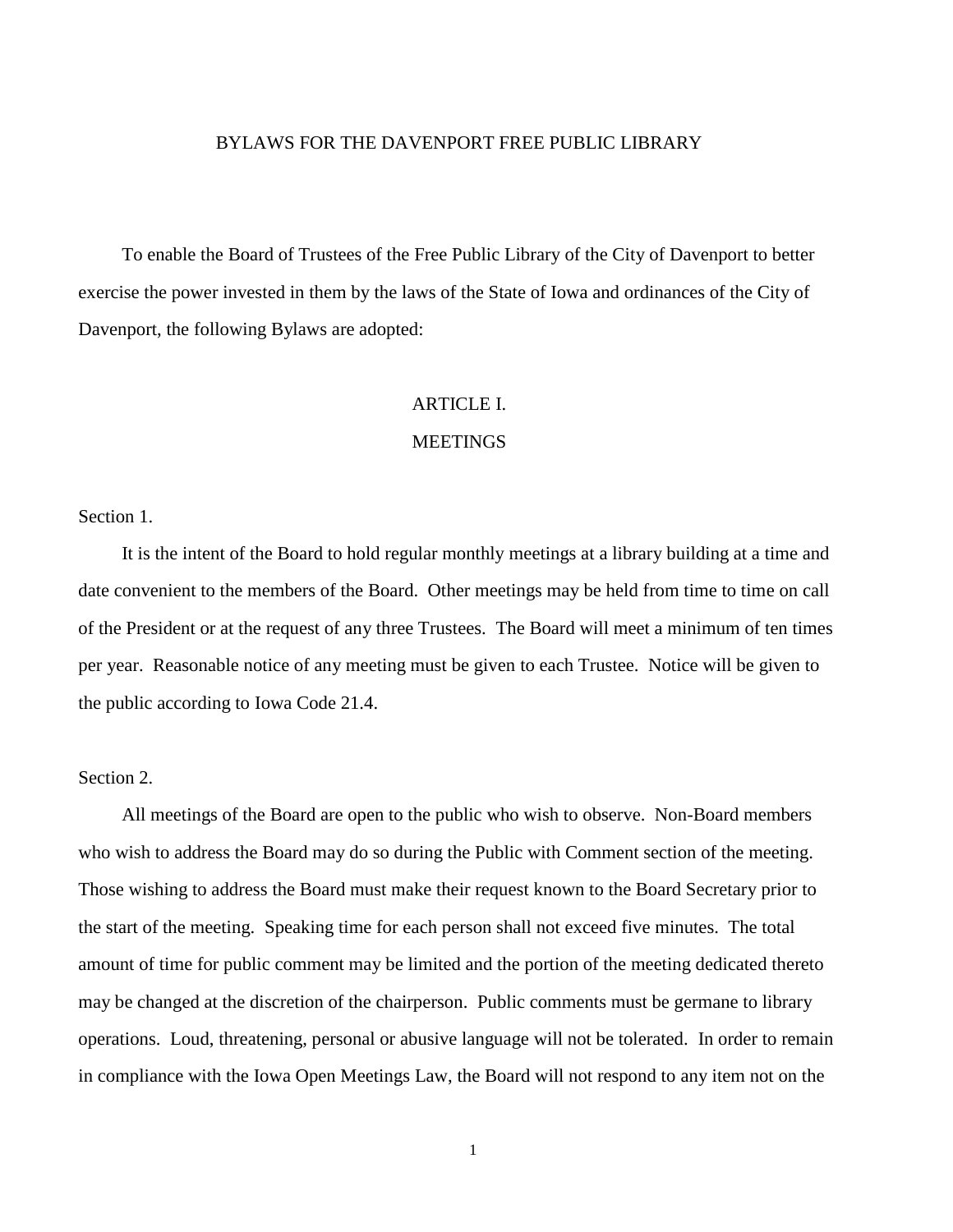meeting agenda. However, the Board President may elect to include the item on the following month's agenda.

## Section 3.

Any regular meeting, special meeting, or continued meeting may be held by telephone or electronic means in order to allow for maxium Trustee participation. Such meetings must be conducted in accordance with Iowa Code Chapter 21.8.

# Section 4.

Pursuant to Davenport Municipal Code 2.72.020 "the board of trustees of the city public library, referred to in this chapter as the board, consists of nine members." Inasmuch, five Trustees shall constitute a quorum for the transaction of business.

# Section 5.

The order of business for regular meetings shall include, but not be limited to, the following items:

- Call to Order
- Consent agenda, including approval of minutes of any previous meetings
- Communications and public comment
- FRIENDS reports
- Committee reports
- Director's report
- Old Business
- New Business
- Adjournment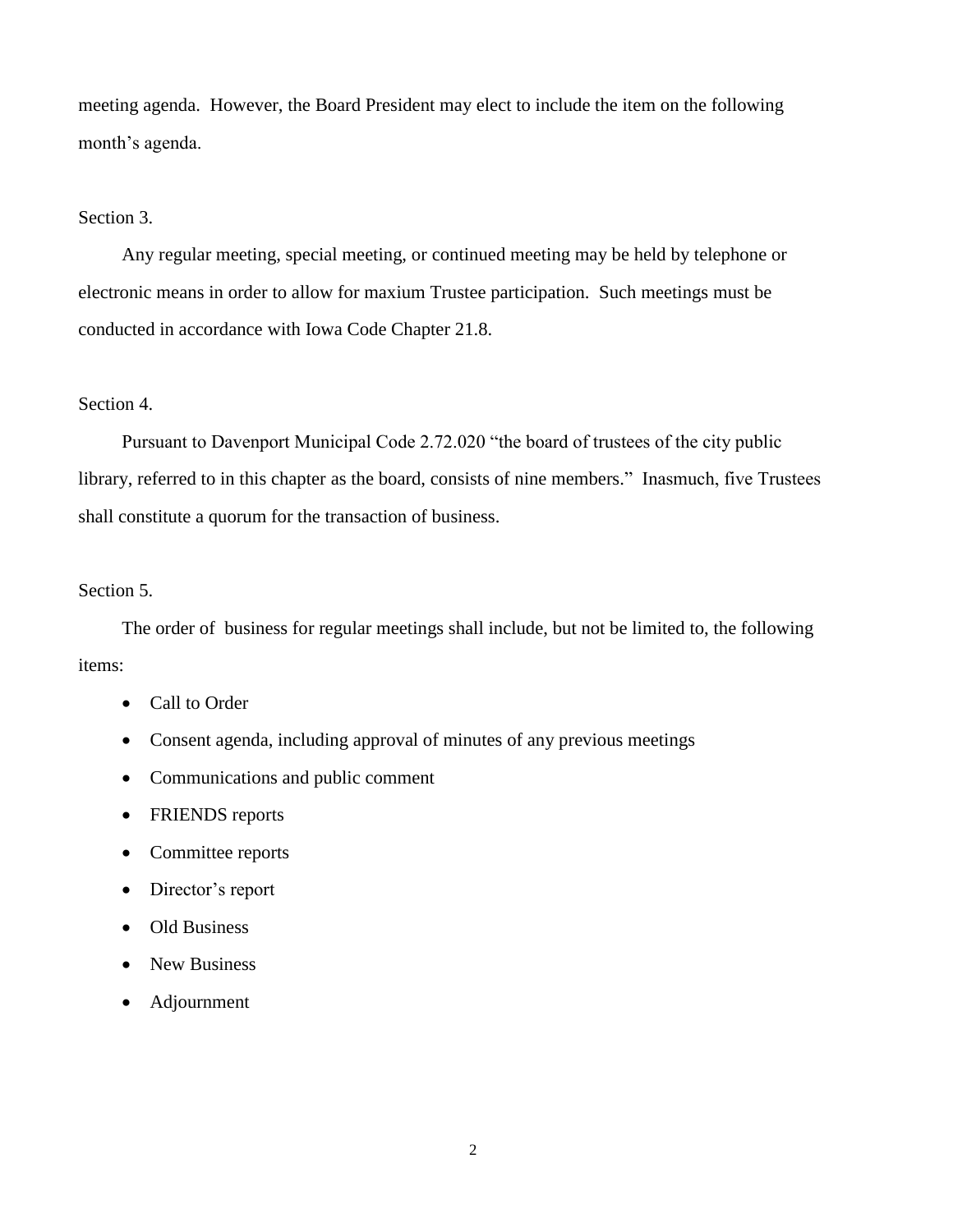Section 6.

The proceedings of all meetings shall be governed by the latest edition of Robert's Rules of Order.

#### Section 7.

The Secretary shall notify the Mayor of the City of Davenport of the absence of any Trustee from six consecutive regular meetings of the Board without due explanation for the purpose of declaring the office of that Trustee vacant.

#### ARTICLE II.

## **OFFICERS**

Section 1.

The officers of the Board shall be President, Vice-President and Secretary, who shall be elected biennually at the regular meeting of the Board in the month of July. Such officers shall serve for a period of two years. In case of vacancy, the office may be filled by election at any regular meeting. The newly elected officer will serve the remainder of the vacated term.

#### Section 2.

The President shall preside at all meetings and perform such other duties prescribed by law or which usually pertain to the office.

# Section 3.

The Vice-President shall perform the duties of the President in the absence of the President or in the case of the inability of the President to act.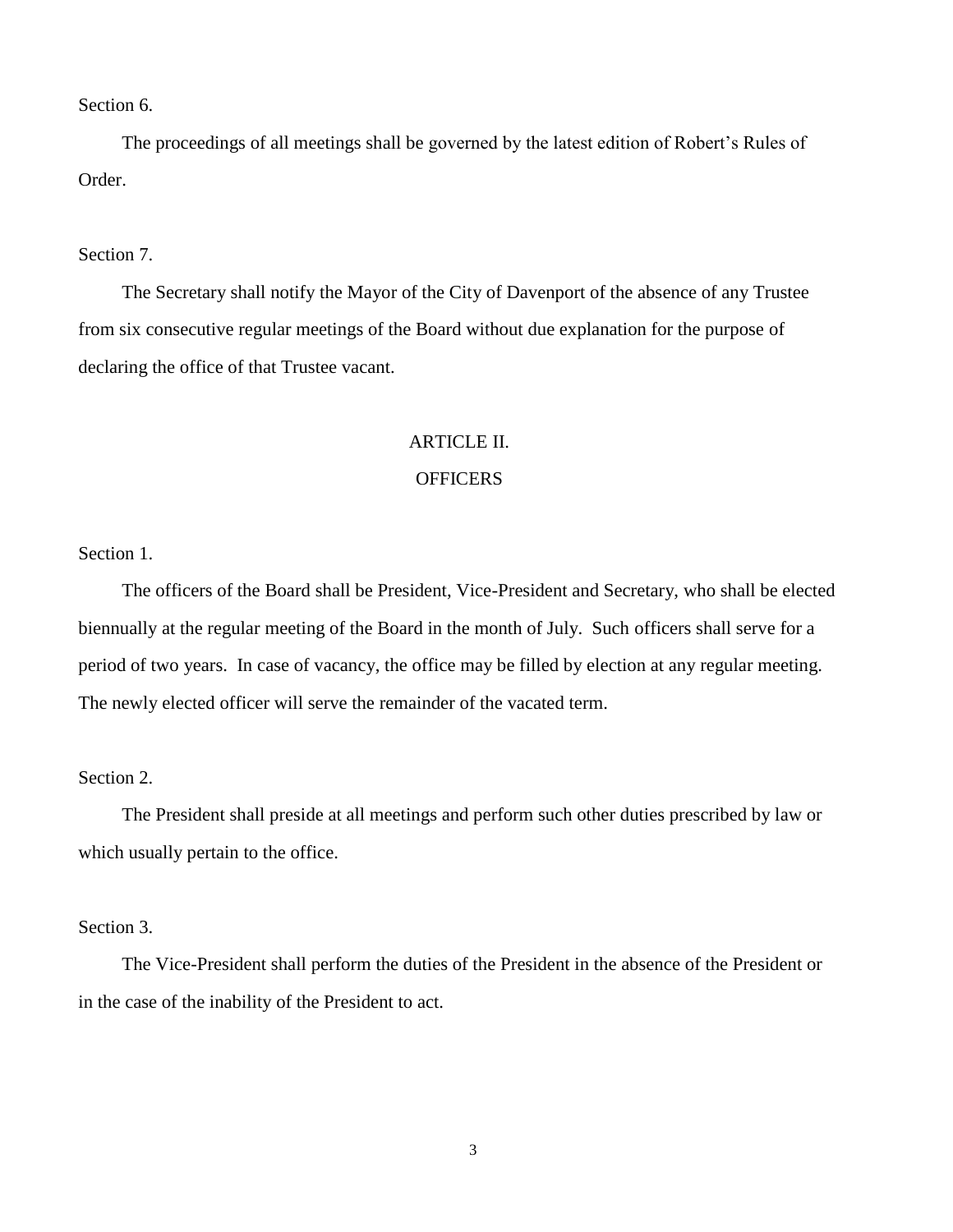Section 4.

The Secretary, or designee, shall be responsible for the keeping of records of all proceedings of the Board and doing such other clerical work as may from time to time be required by the Board.

#### ARTICLE III.

#### DUTIES OF THE BOARD

Section 1.

The Board shall exercise its powers and duties as stated in Chapter 2.72 of the Davenport City Code by:

- 1. Employing a competent and qualified Director
- 2. Cooperating with the Director in determining and adopting written policies to govern the operation and program of the Library including personnel policies and policies governing the selection of library materials, supplies and equipment
- 3. Assisting in the preparation of and seeking adequate support for the annual budget
- 4. Developing long-range goals for the library and working toward their achievement

Section 2.

The Library Director shall be the executive and administrative officer of the library on behalf of the Board and under its review and direction. The Director or designee shall attend all Library Board meetings and shall present a report at each regular meeting. The Library Director shall carry out policies adopted by the board and shall be held responsible for:

- 1. Employment and direction of staff
- 2. Care and maintenance of the buildings and equipment
- 3. Efficiency and effectiveness of the Library's service to the public
- 4. Provision of the library collections
- 5. Operation of the library under the financial conditions set forth in the annual budget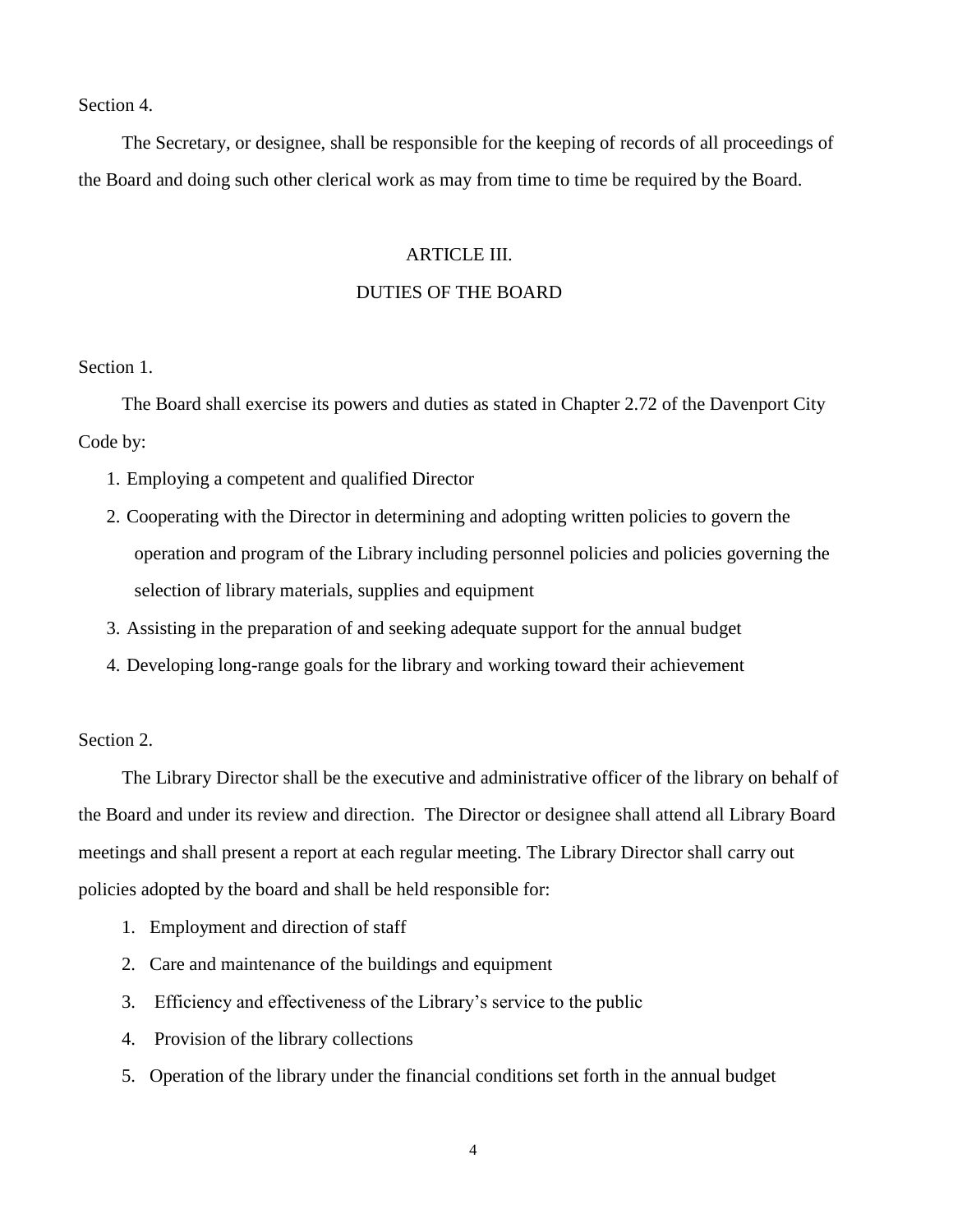# ARTICLE IV. **COMMITTEES**

Section 1.

The President, Vice-President, Secretary and Immediate Past President shall constitute an executive committee whose duties shall be the general supervision of all officers and committees, and they shall exercise such executive powers as may from time to time be assigned them.

The full executive committee may act on emergency matters prior to a regularly scheduled meeting or when an assembly of the full Board is impractical. Any action taken by the Executive Committee must be approved by a majority vote and shall be reported to the full Board at its next regularly scheduled meeting.

#### Section 2.

The Board shall operate as a Committee of the Whole. Standing committees shall be established to advise the Board, as needed: Advocacy, Finance and Personnel. Each committee shall be appointed annually by the President at the regular meeting in July or as soon thereafter as possible, the first named member to be chair. Such committees shall meet on call of the President or the committee chair.

A vacancy in a committee shall be filled by the President at any regular meeting.

## Section 3.

The Advocacy Committee shall work for the betterment of library services in the community by advocating for funding, communicating with stakeholders and community organizations, and promoting library services to community members.

#### Section 4.

The Finance Committee shall advise the Board on all financial matters.

5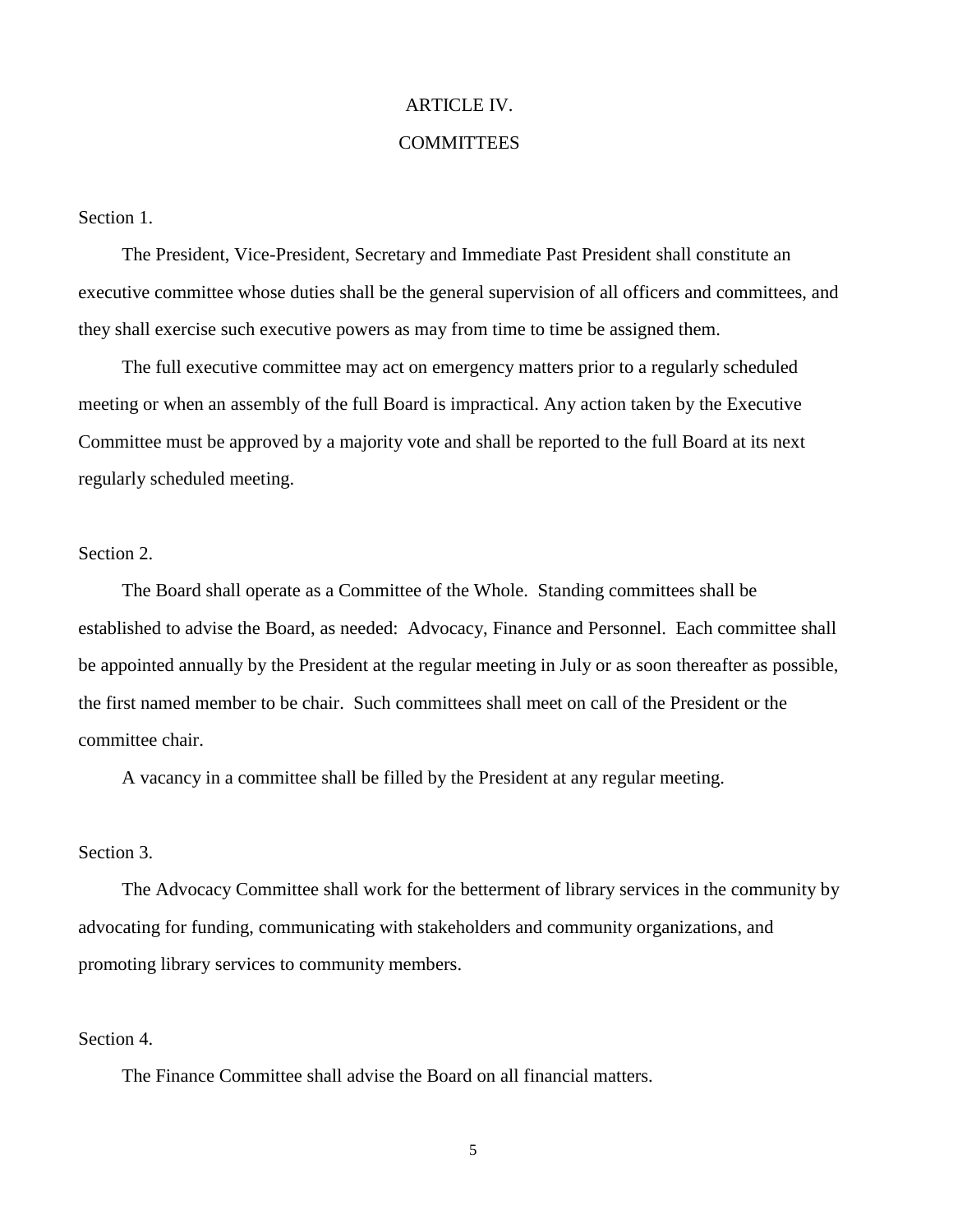Section 5.

The Personnel Committee shall make recommendations to the Board regarding the evaluation of the Library Director and other matters dealing with personnel.

Section 6.

The President may appoint special committees from time to time as the need may arise.

#### ARTICLE V.

# AMENDMENT

Section 1.

The Bylaws may be amended or repealed at any regular meeting by a majority vote of the Trustees, providing a notice stating generally the nature of the change proposed shall be given prior to the meeting.

## ARTICLE VI.

# LIBRARY EMERITUS BOARD MEMBER RESOLUTION

# DELETED

# ARTICLE VII.

# TERMS OF BOARD MEMBERS

Section 1.

Board members will be appointed and begin their term during the regular monthly meeting in July for 6-year renewal terms. Vacancies are filled in the same manner as the original appointments with the newly appointed Board members completing the remaining months of the term.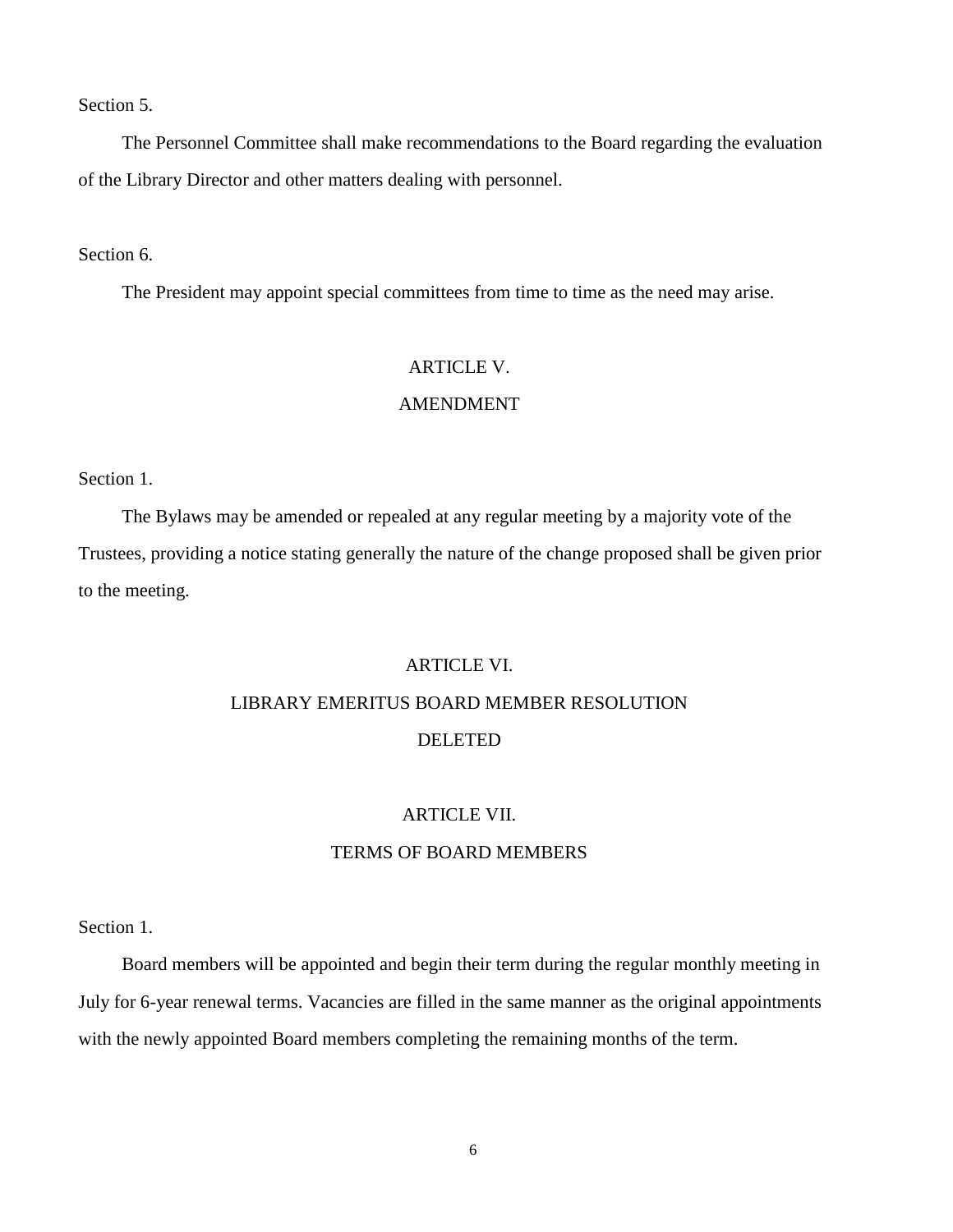Section 2.

No Board member will be eligible to serve more than two consecutive terms. In the event the President's term on the board expires with the term in office, the President will serve the board as an ex-officio for two more years as Immediate Past President.

Bylaws adopted Feburary 21, 2002

Article V adopted June 15, 2004

Article II, Section 1 amended November 21, 2006

Article I, Section 2 amended June 12, 2007

Article I, Section 1 amended February 19, 2008

Article III, Sections 1 & 2 amended April 21, 2009

Article II, Section 1 amended April 19, 2011

Article VI adopted April 19, 2011

Article III, Section 2 amended July 17, 2012

Article III, amended November 18, 2014

Article I, Sections 1-6 amended Article III, inserted & adopted February 18, 2020 November 21, 2017

Article I, Section 1 amended February 18, 2020 February 18, 2020

Article I, New Section 2 adopted February 18, 2020

Article I, Sections 2 & 3 renumbered February 18, 2020

Article II, Section 4 amended February 18, 2020

Article III, Sections 1 & 2 amended February 18, 2020

Article III, Section 3 adopted February 18, 2020

Article III, Sections 3, 4 & 5 renumbered February 18, 2020

Article IV, Section 1 amended February 18, 2020

Article V deleted February 18, 2020

Article VI, title amended February 18, 2020

Article I, Section 1 amended February 18, 2020

Article I, Section 2 adopted

Article I, Sections 2, 3 & 4 renumbered